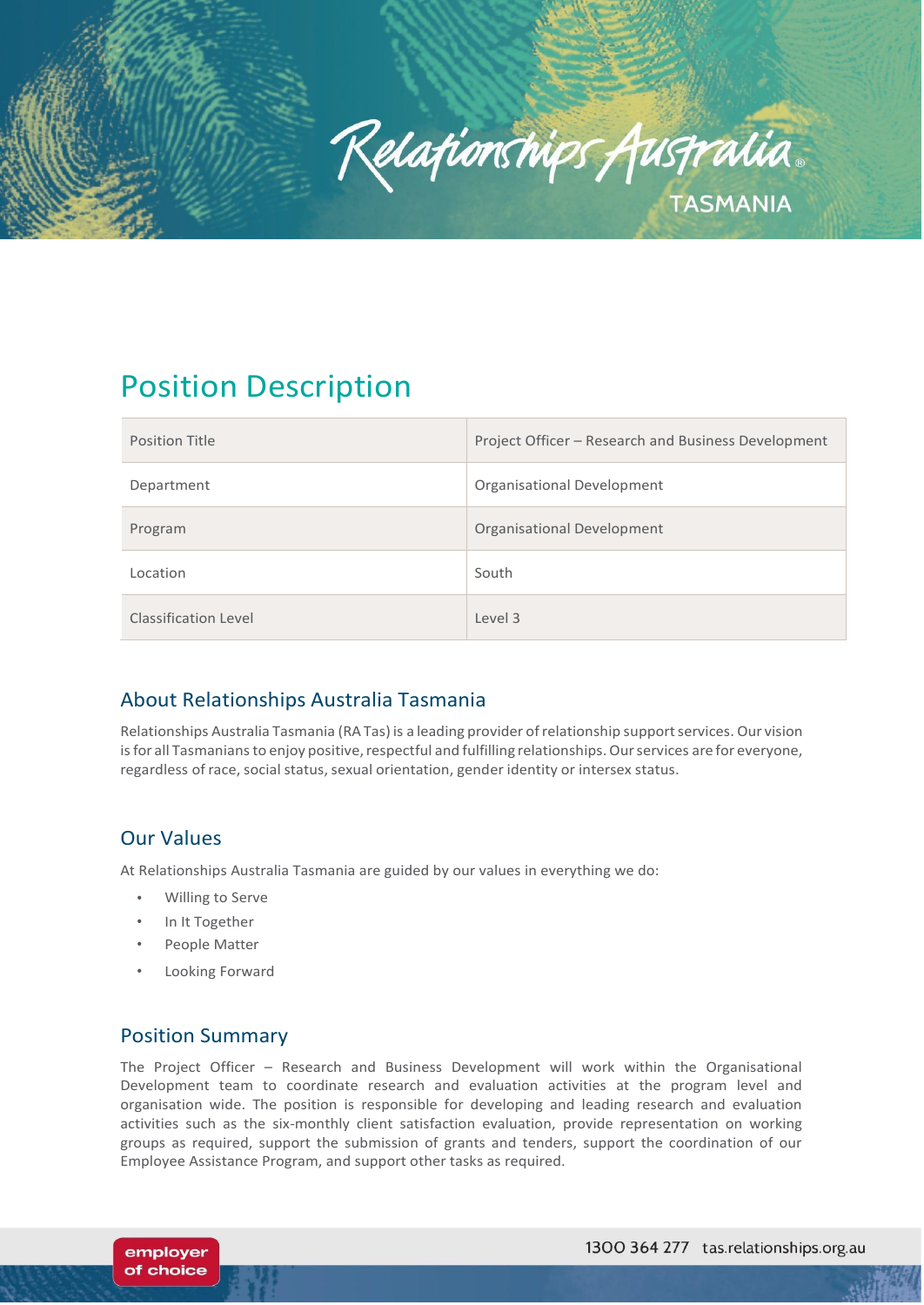# Key Areas of Responsibility

Coordinate and undertake research activitiesincluding nationalresearch projects, programand organisation-level evaluations, and whole of organisation research initiatives

- Coordinate and undertake research activities including national research projects, program and organisation-level evaluations, and whole of organisation research initiatives
- Assist the Manager Quality and Innovation with strategic projects such as funding and policy
- submissions

Draft research reports, briefings, policy submissions, and other correspondence as directed

Identify opportunities and supports for program evaluation, business development and research

- activities within the organisation
- Report regularly on the status and results of research activities
- Ensure the timely collection and entry of data associated with client and staff surveys and evaluations
- Support the coordination of our Employee Assistance Program service
- Participate in committees and/or working groups which relate to the role and represent RA Tas at meetings/events as required
- Any other duties as required and within the general scope of responsibilities of this position

#### Position Relationships

| Supervisor       | Manager - Quality and Innovation                                                |
|------------------|---------------------------------------------------------------------------------|
| Direct Report(s) | Nil                                                                             |
| Other(s)         | CEO Leadership Group, Management Team,<br>external stakeholders, Organisational |
|                  | Development Team                                                                |

# Extent of Authority

employer of choice

The Project Officer informs and guides to gain the acceptance of others regarding the practices, systems and processes required to achieve program and service delivery outcomes. Freedom to act is within defined established procedures and problems can usually be solved by reference to procedures, documents methods and instructions.

# Organisational Responsibilities

- Demonstrate professional workplace behaviours at all times in accordance with the organisation's Code of Conduct and Code of Ethics and adhere to all organisational policies, procedures, standards, practices and RA Tas values
- Assist RA Tas to create and maintain a safe and healthy work environment by working safely and adhering to all RA Tas Policy, procedures, standards and practices
- Actively participate in regular Supervision sessions in accordance with the RA Tas Supervision Model and positively engage in continued professional development activities